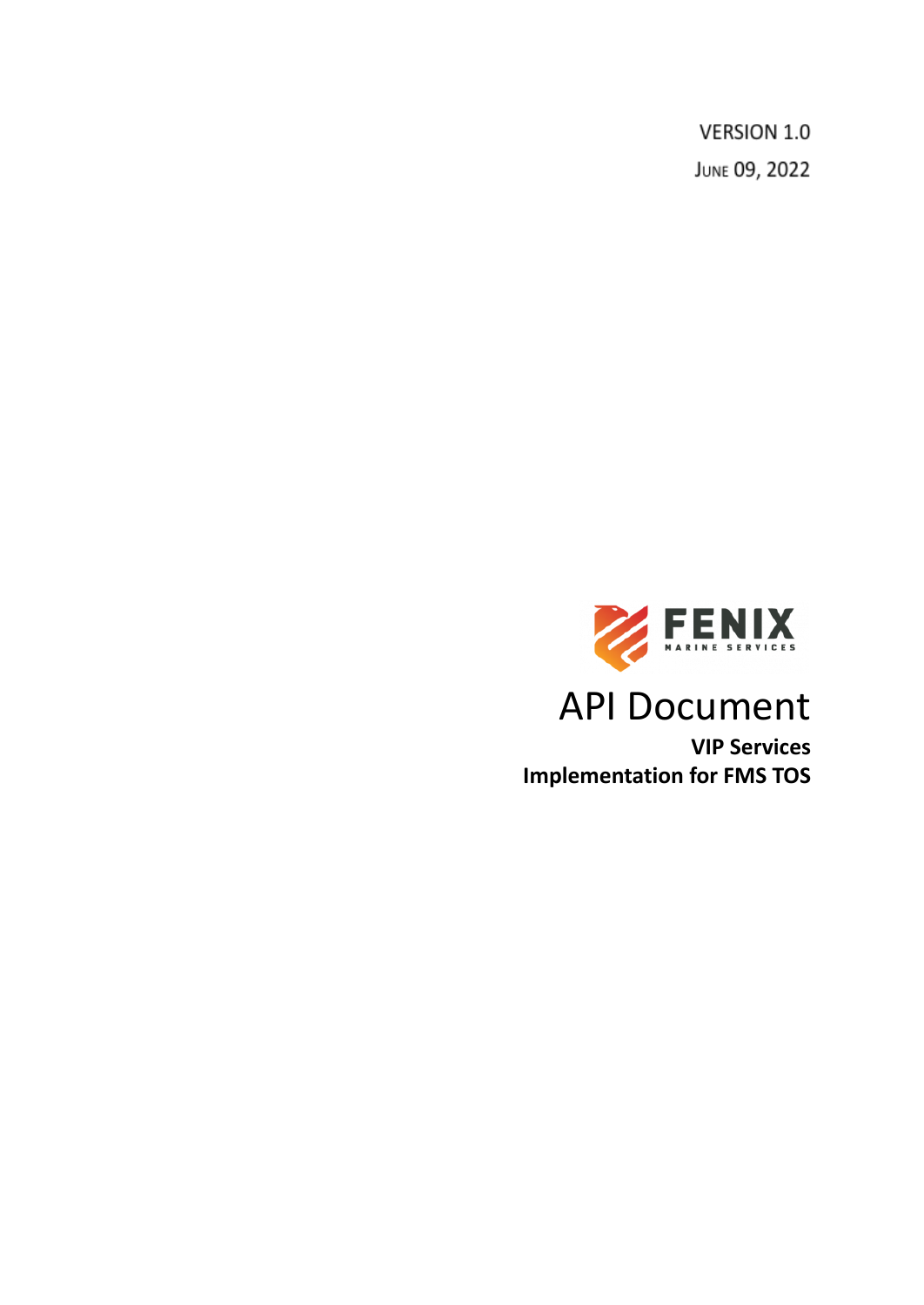## Table of Contents

| <b>Introduction</b> |                               | $\mathbf{2}$   |
|---------------------|-------------------------------|----------------|
|                     | <b>Fenix Web Service API</b>  | $\overline{2}$ |
|                     | <b>VIP Services</b>           | 3              |
|                     | <b>VIP Service Workflow</b>   | 4              |
|                     | Request & Response parameters | 4              |
|                     | Web Service from VIP Clients  | 5              |
|                     | Message Structure             | 5.             |
|                     | Properties                    | 5              |

#### **Version History:**

| S.No | Version | Date | Description                   | Editor             |
|------|---------|------|-------------------------------|--------------------|
|      | 1.0     |      | 02-15-2021   Document Created | <b>Burt Kandel</b> |
|      |         |      |                               |                    |
|      |         |      |                               |                    |

## <span id="page-1-0"></span>**Introduction**

In this document, you will learn about the different VIP services that Fenix provide to our partners, as well as providing steps on how to access and use these features.

In our API, there are premium services that your customers will be able to use on your platform for a single additional fee per service called the "VIP Services" . These services include automatically setting up the best possible appointment for a container using the HONE AI algorithm, reserving a premium appointment time slot, requesting an expedited service that allows containers mounted on a chassis and ready to go much earlier than usual.

## <span id="page-1-1"></span>**Fenix Web Service API**

The web service in general refers to a standardized way of integrating different applications hosted over a network. In Fenix, the web service always represents SOAP based services which complies to the WSDL standards. Third party systems can make use of the below service available for integrating with Fenix.

1. argo-service.wsdl – genericInvoke Web Service used for Gate, ICU, HPU.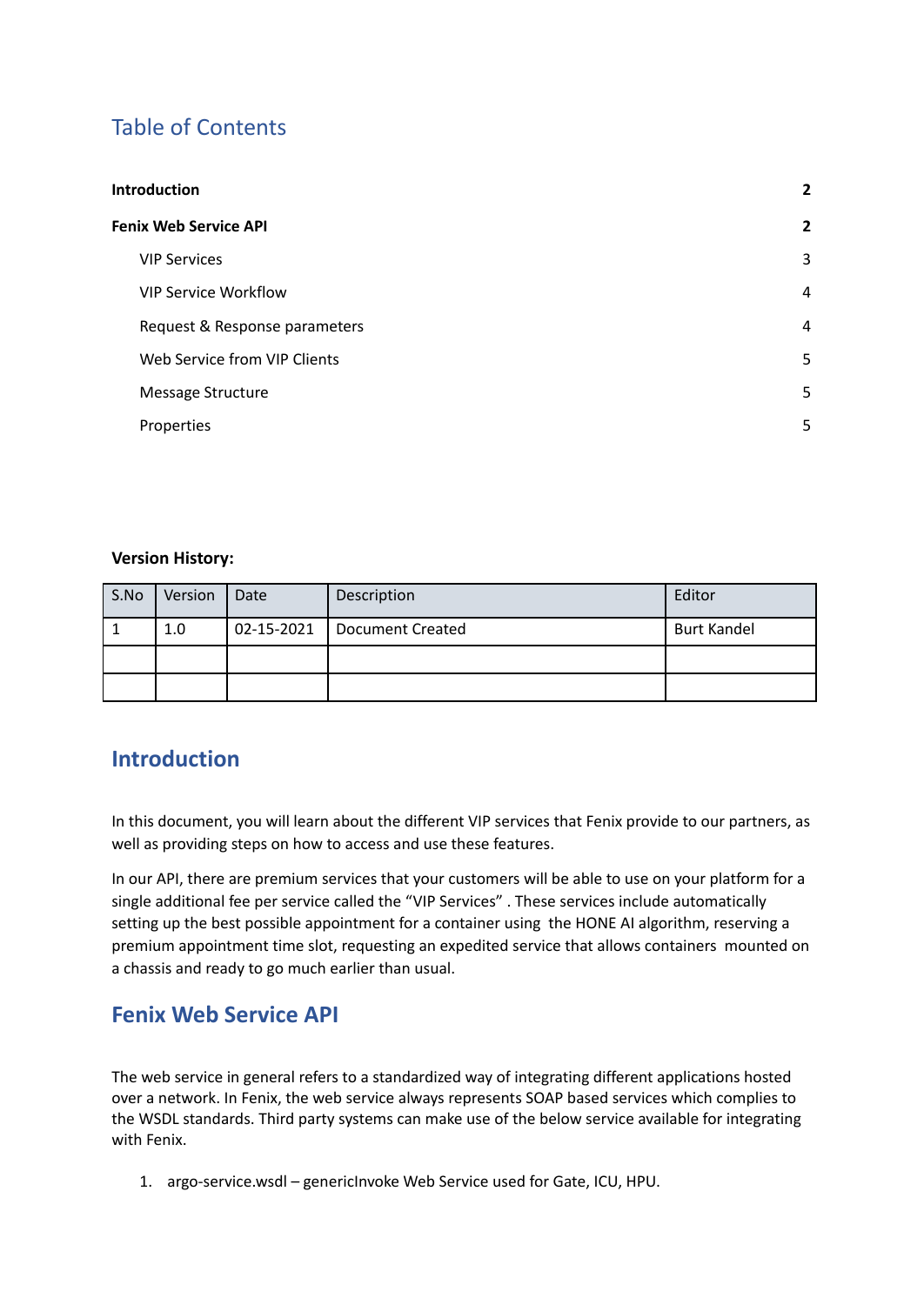### <span id="page-2-0"></span>**VIP Services**

FMS currently provides the below types for performing the VIP service.

#### 1. **EXPRESS**

Third Party vendors can make use of the ICU requests to subscribe to our Express Service (automatic appointments). The service creates an appointment for the selected containers using our AI algorithm(HONE) to create the best possible appointment. Once the workflow is complete, a service completion response is sent back to the vendor.

Agents can also use the ICU request to reschedule an appointment. When a "reschedule" request is desired, the partner portal will send an appointment reschedule request. Fenix will cancel the associated appointment that was created by the Express service and send a response to the agent on successful cancellation. The subscription to the service will not be canceled. Instead, the agent will receive another appointment for the specified container. This reschedule will only happen once per service. If the rescheduled appointment is cancelled, the agent must pay again for the service.

#### 2. **PREFERRED**

The Preferred service allows a partner portal to reserve an appointment even when there are no appointment time slots available. By requesting Fenix Preferred, agents ensure that they have the best and earliest appointments available. This service will expedite the agent's shipment with access to earlier appointments. Since this service is performed immediately after approval, there is no way for end users to cancel this service.

#### 3. **PRIORITY**

Fenix Priority is a service that mounts a selected container on wheels and is ready to go as soon as it comes off the vessel. This service is a two-step process. Fenix receives the request from third party vendors and sends the request into a batch to await approval. After twenty four hours before vessel arrival, the service is approved or rejected. Upon approval/rejection, the third party vendor is notified.

Fenix Priority also allows customers to request the service for containers that are already in the yard. These requests are not put in a batch and are approved or rejected immediately like the Express and Preferred service.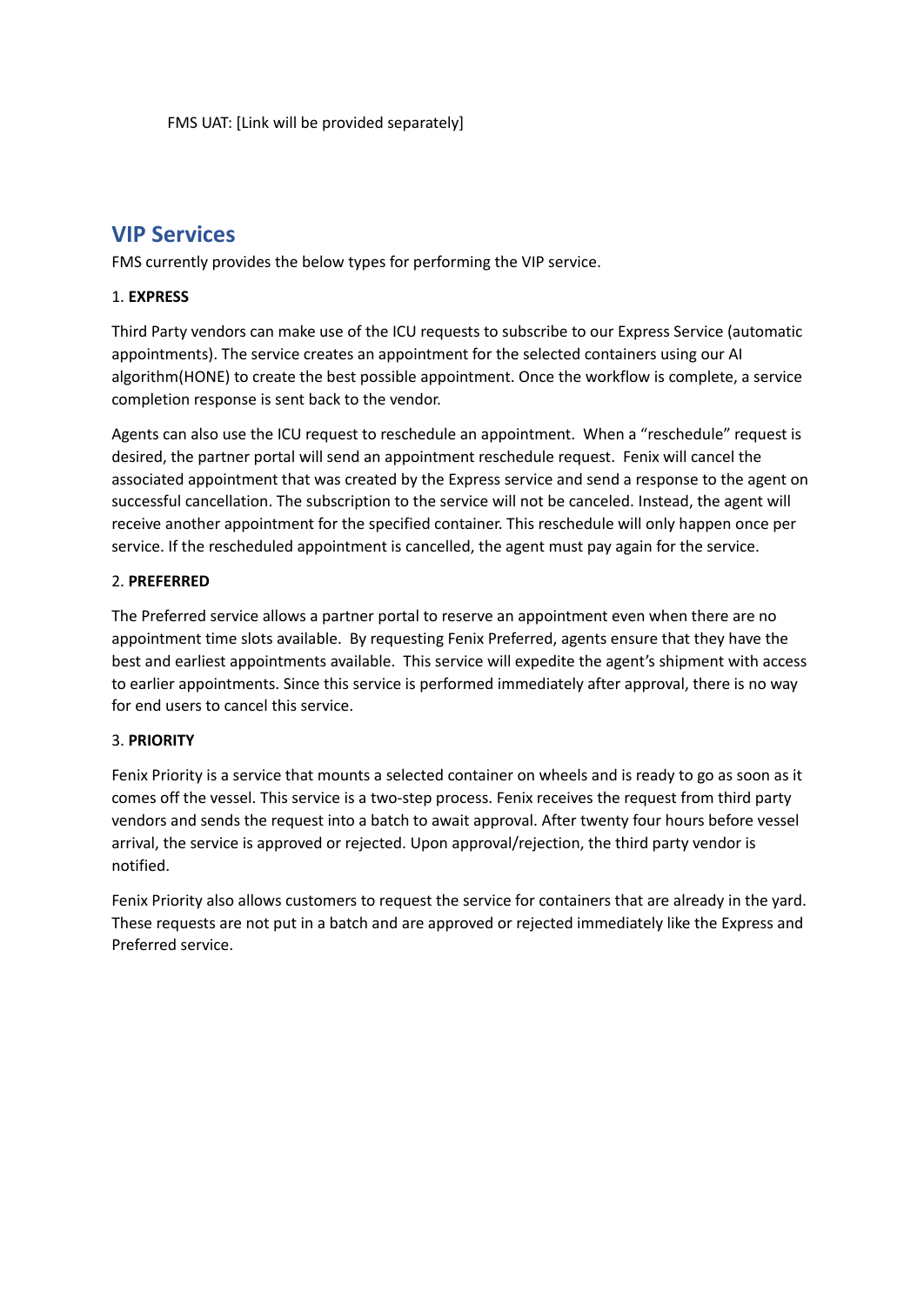#### <span id="page-3-0"></span>VIP Service Workflow



#### <span id="page-3-1"></span>Request & Response parameters

All calls to the common Web Service API have the same general form:

- 1. The scope of the request, i.e., the terminal operator, complex, facility, and Yard. (FMS/USSPQ/FMS/FMS).
- 2. User credentials (will be generated and shared to each Partner) Create the SOAP request by encoding the user credentials as a base64 token and send the Authentication parameter as part of the MIME header.
- 3. XML payload for the specific operation

The response from Fenix has a common format: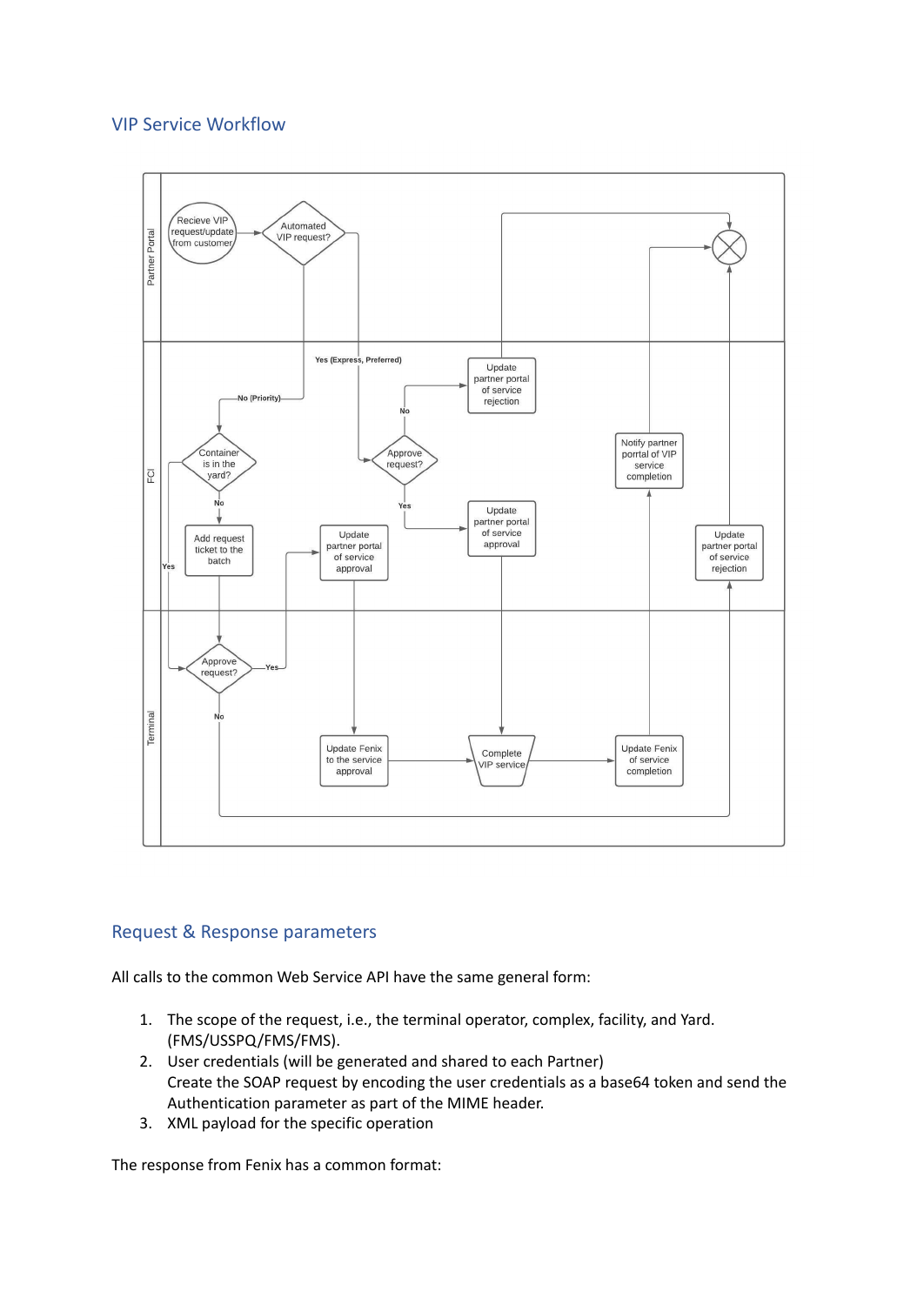- 1. Any messages that have been generated during the call (info, warning or severe).
- 2. A single status code indicating the worst level of any of the messages.
- 3. Results from the specific operation.

Note: The response message would have the status of API failed or succeeded and error messages as free format text. The error messages are subject to change.

#### <span id="page-4-0"></span>Web Service from VIP Clients

Third-party Customers must submit an ICU request to the Fenix web service API for subscribing to the VIP services from Fenix. Fenix Web Services APIs treat the third-party client application as an authorized user. The client application must include a valid username and password combination, and topology information with each request.

#### <span id="page-4-1"></span>Message Structure

The Incremental Container Update (ICU) is a standard Fenix web-service API that allows external systems to update properties of an existing Unit in Fenix. The request is identified by the root element icu. The naming conventions and node elements are as follows.

| Tag           | Data Type | Purpose                                                          | Sample Data          |
|---------------|-----------|------------------------------------------------------------------|----------------------|
| units         | node      |                                                                  | <b>NA</b>            |
| unit-identity | node      |                                                                  |                      |
| id            | attribute | The Unit number to be updated in FCI<br>as an identifier.        | CMAU1290824          |
| type          | attribute |                                                                  | <b>CONTAINERIZED</b> |
| properties    | node      |                                                                  |                      |
| property      | node      |                                                                  |                      |
| tag           | attribute | The Property name of the<br>Unit that needs to be updated in FCI | vip-type             |
| value         | attribute | The Property value of the<br>Unit that is to be updated in FCI   | <b>EXPRESS</b>       |

#### <span id="page-4-2"></span>Properties

Following are the properties expected in the **property** tag of the incoming ICU request.

| <b>External Tag</b> | Description                                                                                                                                                                                                                                                                  | Sample Input   |
|---------------------|------------------------------------------------------------------------------------------------------------------------------------------------------------------------------------------------------------------------------------------------------------------------------|----------------|
| vip-type            | VIP Type - Type of service the Unit is being<br>designated with. Can be one of the below.<br><b>EXPRESS</b><br>$\overline{\phantom{0}}$<br><b>PRIORITY</b><br>$\overline{\phantom{a}}$<br>PREFERRED<br>$\overline{\phantom{a}}$<br><b>CANCEL</b><br>$\overline{\phantom{a}}$ | <b>EXPRESS</b> |
| partner-id          | Partner ID - Id of the VIP Client that is<br>configured in FCI as an Agent                                                                                                                                                                                                   | <b>MAE</b>     |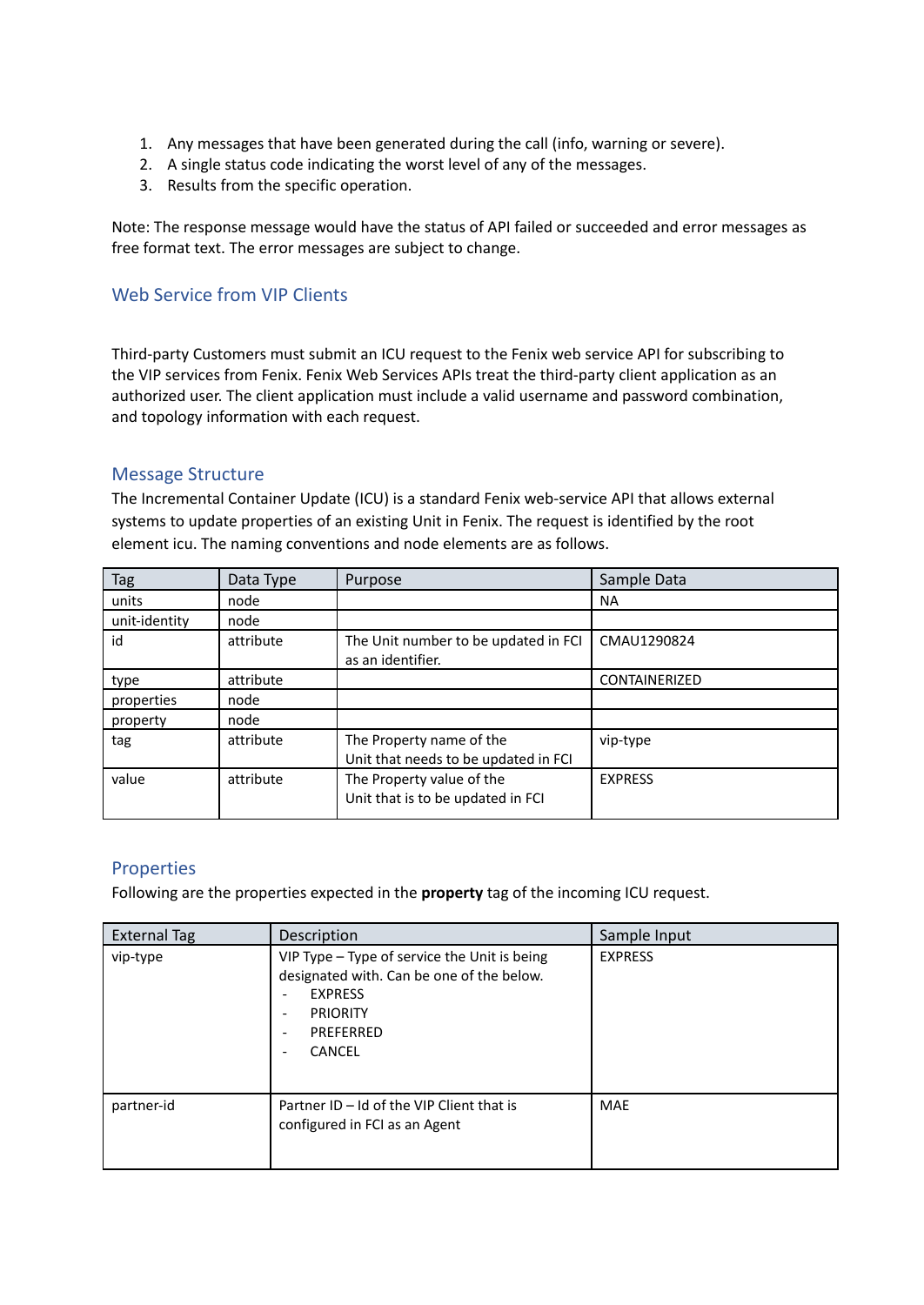| scac   | SCAC - The associated trucking company's SCAC<br>code                                                                                                                         | AAAD       |
|--------|-------------------------------------------------------------------------------------------------------------------------------------------------------------------------------|------------|
| exempt | (Optional) Identifier for Appointment Override<br>(aka Fenix Preferred). Can be one of the below.<br><b>YES</b><br>$\overline{\phantom{a}}$<br>ΝO<br>$\overline{\phantom{a}}$ | <b>YES</b> |

#### **Sample Request for subscribing to VIP service:**

```
<icu>
<units>
 <unit-identity id="CMAU1230907" type="CONTAINERIZED">
 </unit-identity>
</units>
<properties>
 <property tag="vip-type" value="EXPRESS"/>
 <property tag="partner-id" value="MAE"/>
 <property tag="scac" value="AAAD"/>
 <property tag="exempt" value="NO"/>
</properties>
</icu>
```
The value attribute of vip-type will differ for the different services. **Sample Response:**

When the request is processed successfully, the below response will be generated, with status code "0" and status-id "OK".

```
<?xml version="1.0" encoding="UTF-8"?>
<argo-response status="0" status-id="OK">
<icu>
  <units>
  <unit-identity id="CMAU1290824" type="CONTAINERIZED" />
 </units>
  <properties>
  <property tag="vip-type" value="EXPRESS" />
  <property tag="partner-id" value="MAE" />
  <property tag="scac" value="AAAD"/>
  <property tag="exempt" value="NO"/>
 </properties>
 </icu>
</argo-response>
```